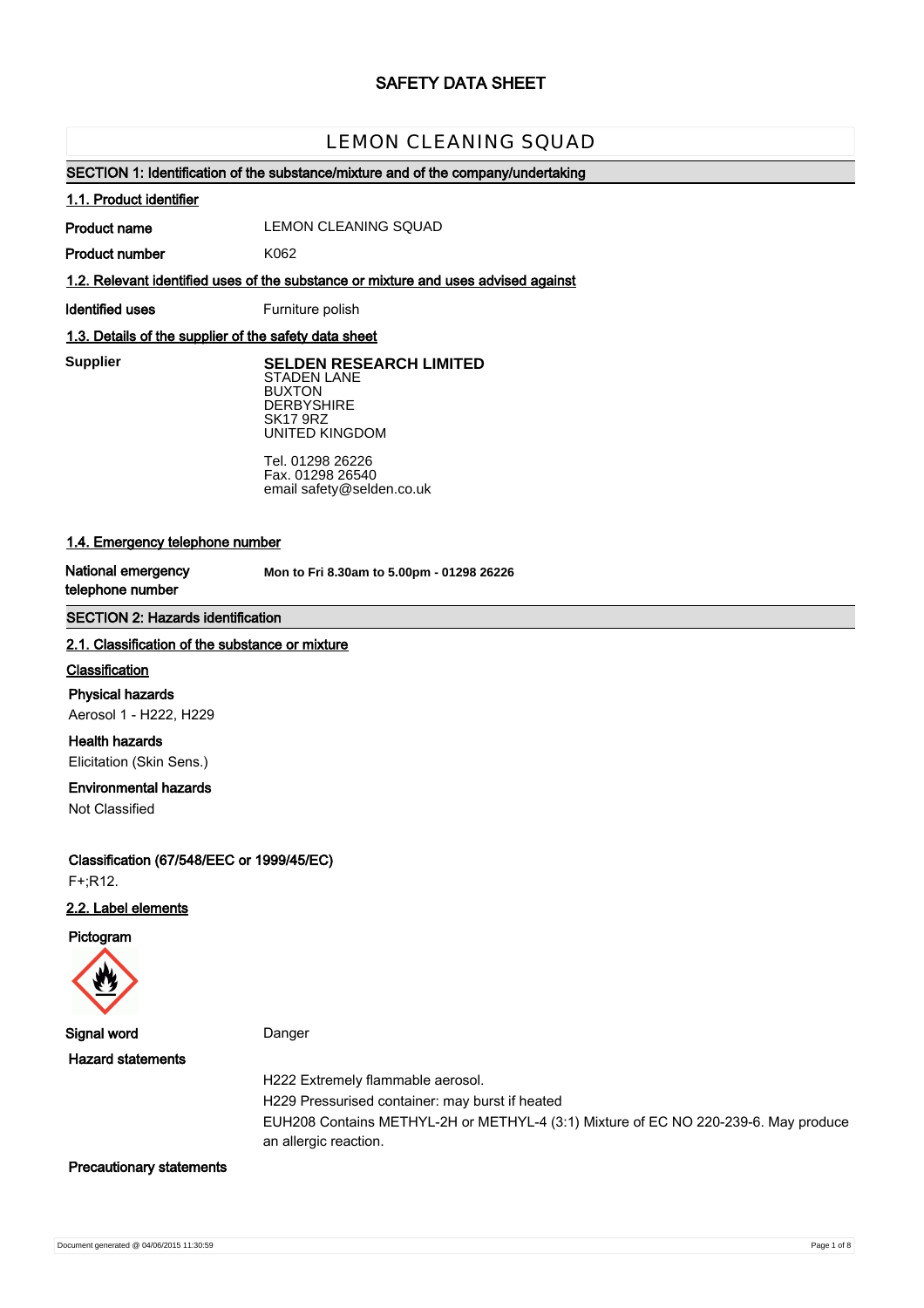P102 Keep out of reach of children.

P210 Keep away from heat, hot surfaces, sparks, open flames and other ignition sources. No smoking.

P211 Do not spray on an open flame or other ignition source.

P251 Do not pierce or burn, even after use.

P410+P412 Protect from sunlight. Do not expose to temperatures exceeding 50°C/122°F.

# **2.3. Other hazards**

**SECTION 3: Composition/information on ingredients**

PRESSURISED CONTAINER - increase in temperature to greater than 50C will cause internal pressure to rise potentially causing bursting/explosion.

| 3.2. Mixtures                                          |                                           |        |
|--------------------------------------------------------|-------------------------------------------|--------|
| <b>BUTANE</b>                                          |                                           | 10-30% |
| <b>CAS number: 106-97-8 EC number: 203-448-7</b>       |                                           |        |
| Classification                                         | Classification (67/548/EEC or 1999/45/EC) |        |
| Flam. Gas 1 - H220                                     | $F + R12$                                 |        |
| Press. Gas, Liquefied - H280                           |                                           |        |
| <b>ALIPHATIC DISTILLATE</b>                            |                                           | 10-30% |
| CAS number: 64742-48-9 EC number: 265-150-3            |                                           |        |
| Classification                                         | Classification (67/548/EEC or 1999/45/EC) |        |
| Flam. Liq. 3 - H226                                    | Xn;R65. R10,R66.                          |        |
| Asp. Tox. 1 - H304                                     |                                           |        |
| METHYL-2H or METHYL-4 (3:1) Mixture of EC NO 220-239-6 |                                           | 1%     |
|                                                        |                                           |        |
| CAS number: 55965-84-9 EC number: 611-341-5            |                                           |        |
| M factor (Acute) = $10$ M factor (Chronic) = $1$       |                                           |        |
| Classification                                         | Classification (67/548/EEC or 1999/45/EC) |        |
| <b>Acute Tox. 3 - H301</b>                             | T;R23/24/25 C;R34 R43 N;R50/53            |        |
| <b>Acute Tox. 3 - H311</b>                             |                                           |        |
| <b>Acute Tox. 3 - H331</b>                             |                                           |        |
| Skin Corr. 1B - H314                                   |                                           |        |
| Eye Dam. 1 - H318                                      |                                           |        |
| Skin Sens. 1 - H317                                    |                                           |        |
| Aquatic Acute 1 - H400                                 |                                           |        |
| Aquatic Chronic 1 - H410                               |                                           |        |

# **SECTION 4: First aid measures**

# **4.1. Description of first aid measures**

#### **General information**

Treat symptomatically.

## **Inhalation**

Move affected person to fresh air at once. Keep affected person warm and at rest. For breathing difficulties oxygen may be necessary. Get medical attention immediately.

#### **Ingestion**

Rinse mouth thoroughly with water. Give plenty of water to drink. Get medical attention.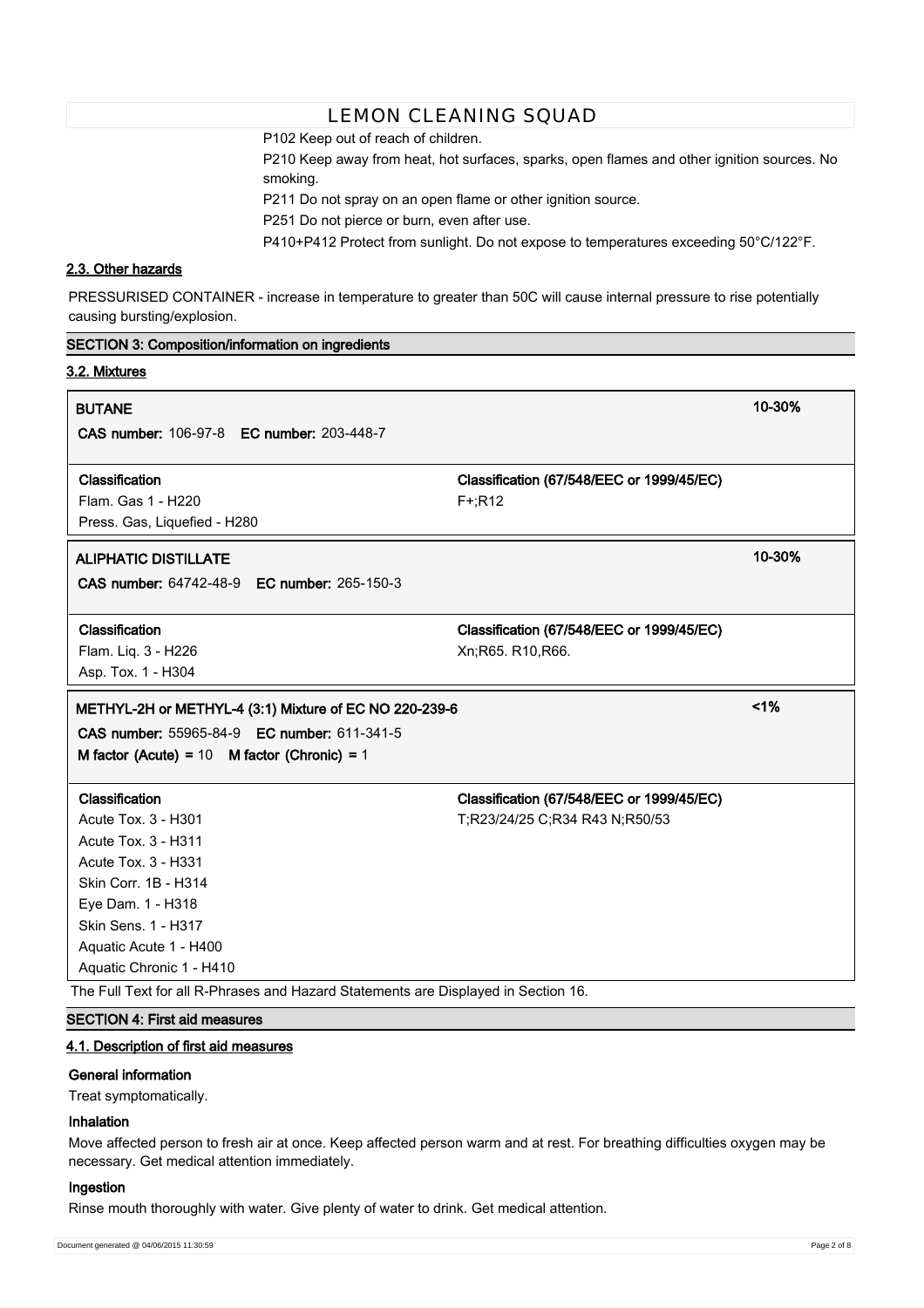## **Skin contact**

Wash skin thoroughly with soap and water. Get medical attention if any discomfort continues.

## **Eye contact**

Remove any contact lenses and open eyelids wide apart. Continue to rinse for at least 15 minutes. Continue to rinse for at least 15 minutes. Get medical attention if any discomfort continues.

## **4.2. Most important symptoms and effects, both acute and delayed**

## **General information**

The severity of the symptoms described will vary dependent on the concentration and the length of exposure.

## **Inhalation**

Vapours in high concentrations are anaesthetic. Central nervous system depression. Fatigue. Headache. Dizziness. Symptoms following overexposure may include the following:

## **Ingestion**

Causes chemical burns to mouth, throat and stomach. May cause stomach pain or vomiting.

## **Skin contact**

No specific symptoms known.

#### **Eye contact**

Irritation of eyes and mucous membranes.

## **4.3. Indication of any immediate medical attention and special treatment needed**

## **Notes for the doctor**

Treat symptomatically.

## **SECTION 5: Firefighting measures**

## **5.1. Extinguishing media**

## **Suitable extinguishing media**

Extinguish with the following media: Dry chemicals, sand, dolomite etc. Powder. Water spray, fog or mist.

## **5.2. Special hazards arising from the substance or mixture**

#### **Specific hazards**

Containers can burst violently or explode when heated, due to excessive pressure build-up.

## **5.3. Advice for firefighters**

## **Protective actions during firefighting**

Containers close to fire should be removed or cooled with water. Use water to keep fire exposed containers cool and disperse vapours.

#### **Special protective equipment for firefighters**

Wear positive-pressure self-contained breathing apparatus (SCBA) and appropriate protective clothing.

## **SECTION 6: Accidental release measures**

## **6.1. Personal precautions, protective equipment and emergency procedures**

#### **Personal precautions**

For personal protection, see Section 8.

#### **6.2. Environmental precautions**

#### **Environmental precautions**

Any spillage needs to be contained and not allowed to enter water courses

# **6.3. Methods and material for containment and cleaning up**

## **Methods for cleaning up**

Wear suitable protective equipment, including gloves, goggles/face shield, respirator, boots, clothing or apron, as appropriate. Eliminate all sources of ignition. If leakage cannot be stopped, evacuate area. No smoking, sparks, flames or other sources of ignition near spillage. Provide adequate ventilation.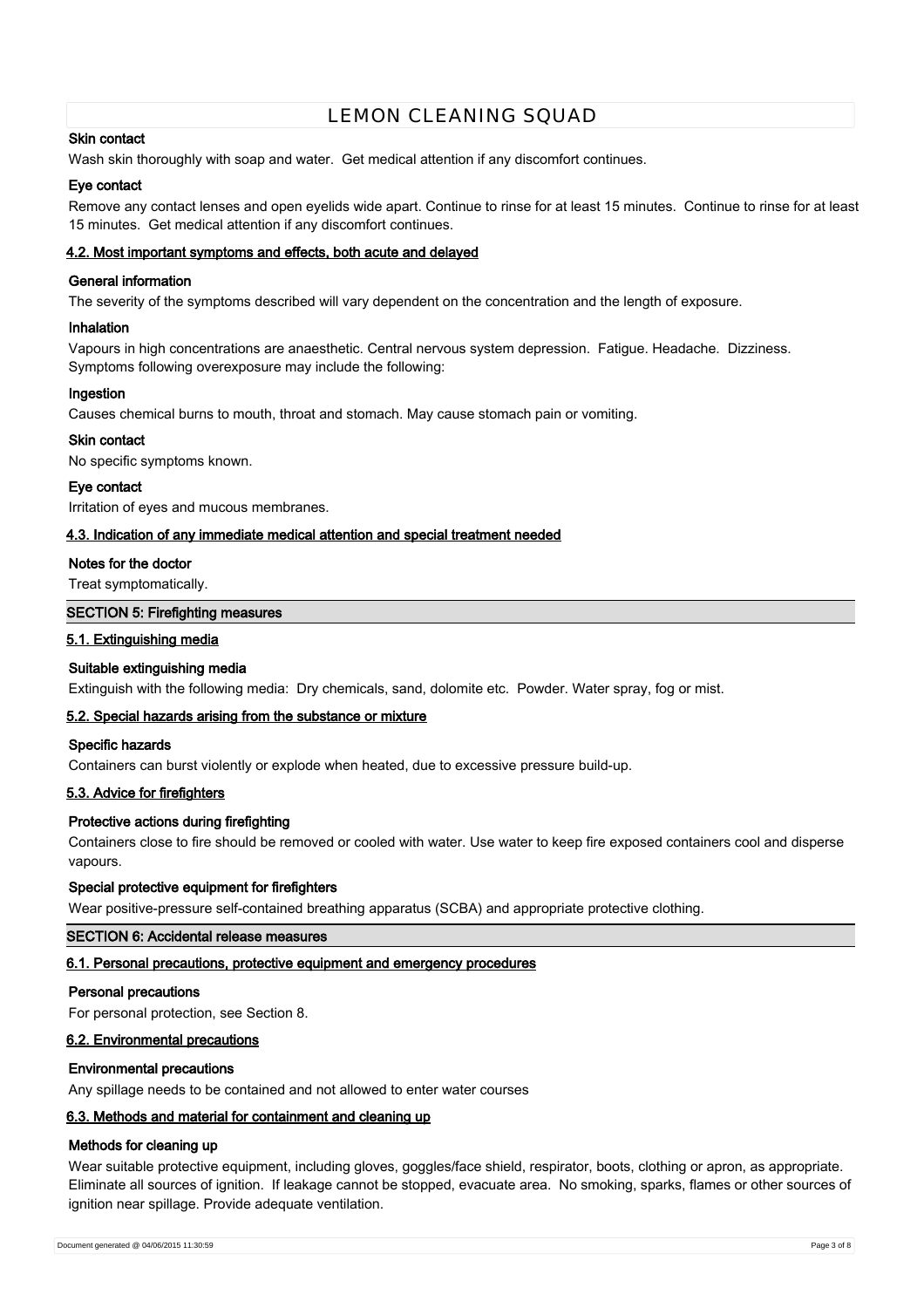## **6.4. Reference to other sections**

## **Reference to other sections**

For personal protection, see Section 8. For waste disposal, see Section 13.

## **SECTION 7: Handling and storage**

## **7.1. Precautions for safe handling**

## **Usage precautions**

Keep away from heat, sparks and open flame. Use approved respirator if air contamination is above an acceptable level. Avoid spilling. Provide adequate ventilation. Avoid inhalation of vapours. Avoid contact with skin and eyes.

## **7.2. Conditions for safe storage, including any incompatibilities**

#### **Storage precautions**

Aerosol cans: Must not be exposed to direct sunlight or temperatures above 50°C.

## **7.3. Specific end use(s)**

## **Specific end use(s)**

The identified uses for this product are detailed in Section 1.2.

#### **Usage description**

See product label for detailed usage and instructions.

## **SECTION 8: Exposure Controls/personal protection**

## **8.1. Control parameters**

## **Occupational exposure limits**

## **BUTANE**

Long-term exposure limit (8-hour TWA): WEL 600 ppm 1450 mg/m3 Short-term exposure limit (15-minute): WEL 750 ppm 1810 mg/m3

WEL = Workplace Exposure Limit

## **Ingredient comments**

WEL = Workplace Exposure Limits

## **8.2. Exposure controls**

# **Protective equipment**



## **Appropriate engineering controls**

Provide adequate general and local exhaust ventilation.

#### **Eye/face protection**

Eye protection not normally required with day to day use of product

#### **Hand protection**

Chemical-resistant, impervious gloves complying with an approved standard should be worn if a risk assessment indicates skin contact is possible.

#### **Other skin and body protection**

General workwear only

## **Hygiene measures**

DO NOT SMOKE IN WORK AREA!

## **SECTION 9: Physical and Chemical Properties**

**9.1. Information on basic physical and chemical properties**

## **Appearance**

Aerosol.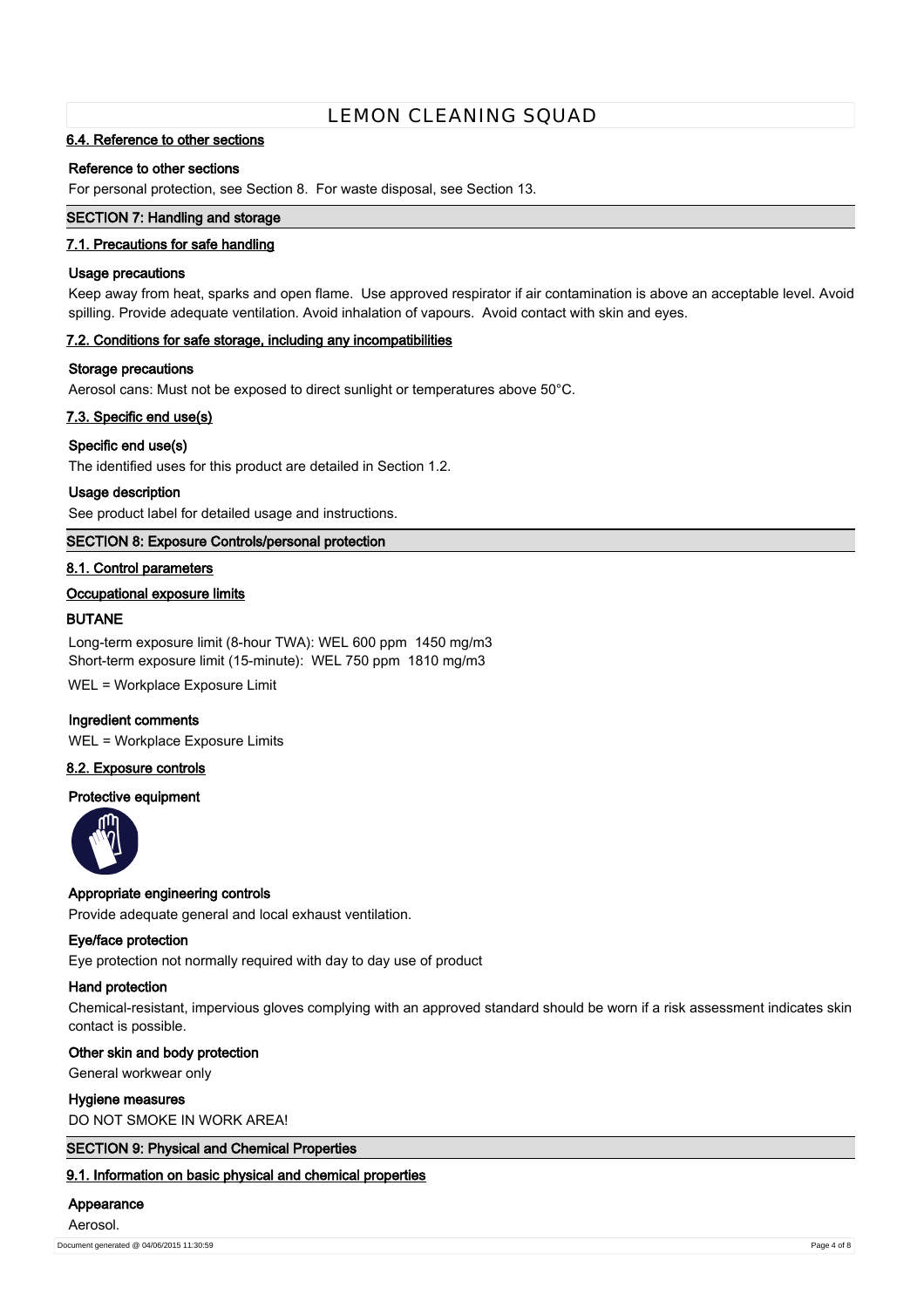## **Odour**

Mild. Citrus

# **Flash point**

- 74°C N/A.

## **Upper/lower flammability or explosive limits**

: 1.8

## **Relative density**

0.77 @ @20° C°C

## **Auto-ignition temperature**

 $+405^{\circ}$ C

## **Comments**

Information given relates to total aerosol container contents.

## **9.2. Other information**

## **Other information**

None.

## **SECTION 10: Stability and reactivity**

## **10.1. Reactivity**

May react with other cleaning chemicals. For specific reactions refer to Section 10.5

## **10.2. Chemical stability**

## **Stability**

Stable at normal ambient temperatures.

## **10.3. Possibility of hazardous reactions**

## **10.4. Conditions to avoid**

Avoid heat, flames and other sources of ignition. Increase in temperature to greater than 50 degrees will cause rise in internal pressure with likelihood of bursting/explosion.

## **10.5. Incompatible materials**

## **10.6. Hazardous decomposition products**

Fire creates: Toxic gases/vapours/fumes of: Carbon dioxide (CO2). Carbon monoxide (CO).

## **SECTION 11: Toxicological information**

## **11.1. Information on toxicological effects**

## **Toxicological effects**

No toxicological data is available for this mixture, however data can be provided for specific raw materials upon request.

# **Inhalation**

Gas or vapour in high concentrations may irritate the respiratory system. Fatigue. Unconsciousness. Symptoms following overexposure may include the following: Headache. Nausea, vomiting. Gas or vapour displaces oxygen available for breathing (asphyxiant).

## **Ingestion**

May cause burns in mucous membranes, throat, oesophagus and stomach. May cause stomach pain or vomiting.

## **Skin contact**

No specific health hazards known.

## **Eye contact**

Irritation of eyes and mucous membranes.

## **SECTION 12: Ecological Information**

#### **Ecotoxicity**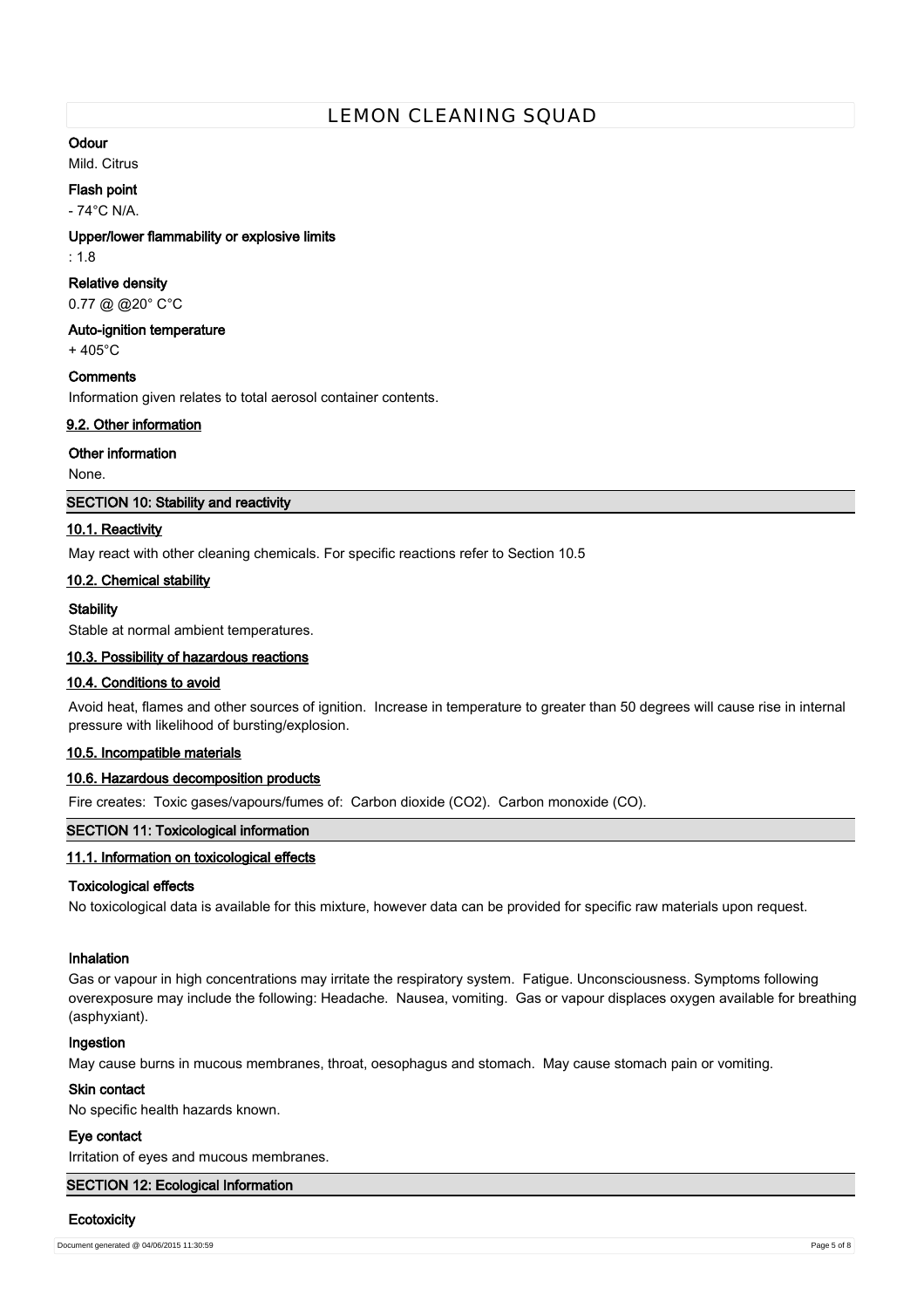Not classed as Hazardous to the Environment but release to the environment should be avoided.

## **12.1. Toxicity**

Aquatic toxicity has not been carried out on this product. Data for raw materials contained in this product, when available, can be provided when necessary.

# **12.2. Persistence and degradability**

## **Persistence and degradability**

The product is biodegradable.

## **12.3. Bioaccumulative potential**

The product does not contain any substances expected to be bioaccumulating.

## **12.4. Mobility in soil**

## **Mobility**

The product contains volatile organic compounds (VOCs) which will evaporate easily from all surfaces.

## **12.5. Results of PBT and vPvB assessment**

This product does not contain any substances classified as PBT or vPvB.

## **12.6. Other adverse effects**

None known.

# **SECTION 13: Disposal considerations**

## **13.1. Waste treatment methods**

## **Disposal methods**

Empty containers must not be punctured or incinerated because of the risk of an explosion. Dispose of waste to licensed waste disposal site in accordance with the requirements of the local Waste Disposal Authority.

| <b>SECTION 14: Transport information</b>       |                                           |
|------------------------------------------------|-------------------------------------------|
| 14.1. UN number                                |                                           |
| UN No. (ADR/RID)                               | 1950                                      |
| UN No. (IMDG)                                  | 1950                                      |
| UN No. (ICAO)                                  | 1950                                      |
| 14.2. UN proper shipping name                  |                                           |
| Proper shipping name<br>(ADR/RID)              | AEROSOLS, FLAMMABLE                       |
| Proper shipping name<br>(IMDG)                 | AEROSOLS, FLAMMABLE                       |
| Proper shipping name<br>(ICAO)                 | AEROSOLS, FLAMMABLE                       |
| Proper shipping name (ADN) AEROSOLS, FLAMMABLE |                                           |
| 14.3. Transport hazard class(es)               |                                           |
| <b>ADR/RID class</b>                           | $\mathbf{2}$<br>Class Code: 5F Label: 2.1 |
| <b>IMDG class</b>                              | 2.1                                       |
| ICAO class/division                            | 2.1                                       |
| 14.4. Packing group                            |                                           |
| Not applicable.                                |                                           |
| <b>IMDG packing group</b>                      | N/A                                       |
| ICAO packing group                             | N/A                                       |
| 14.5. Environmental hazards                    |                                           |
| Document generated @ 04/06/2015 11:30:59       | Page 6 of 8                               |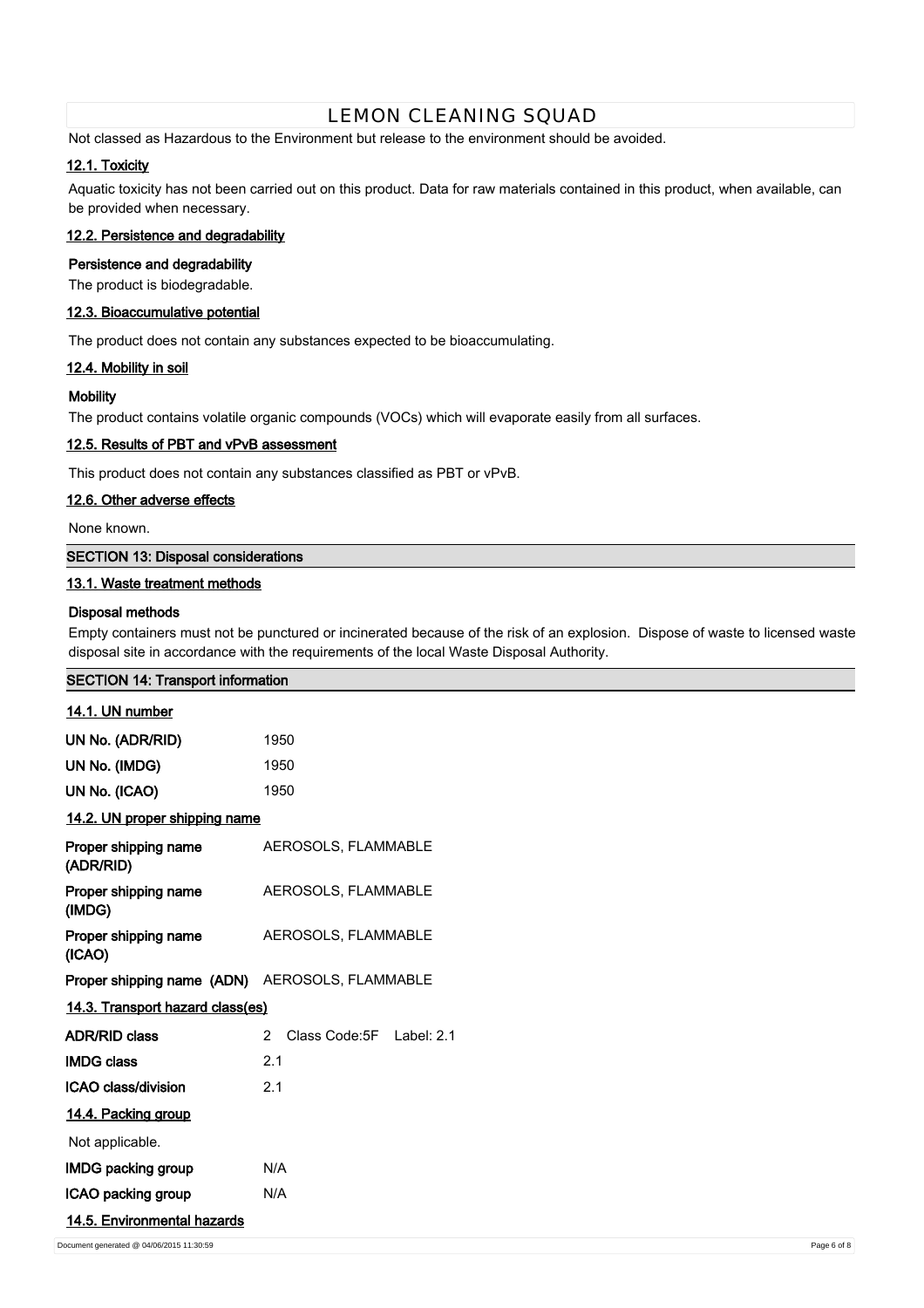#### **14.6. Special precautions for user**

**Tunnel restriction code** (D)

## **14.7. Transport in bulk according to Annex II of MARPOL73/78 and the IBC Code**

Not applicable.

## **SECTION 15: Regulatory information**

## **15.1. Safety, health and environmental regulations/legislation specific for the substance or mixture**

## **National regulations**

Control of Substances Hazardous to Health Regulations 2002 (as amended). The Chemicals (Hazard Information and Packaging for Supply) Regulations 2009 (S.I 2009 No. 716).

## **EU legislation**

System of specific information relating to Dangerous Preparations. 2001/58/EC. Dangerous Preparations Directive 1999/45/EC. Regulation (EC) No 1907/2006 of the European Parliament and of the Council of 18 December 2006 concerning the Registration, Evaluation, Authorisation and Restriction of Chemicals (REACH) (as amended). Regulation (EC) No 1272/2008 of the European Parliament and of the Council of 16 December 2008 on classification, labelling and packaging of substances and mixtures (as amended).

## **Guidance**

Workplace Exposure Limits EH40. Introduction to Local Exhaust Ventilation HS(G)37. Approved Classification and Labelling Guide (Sixth edition) L131. CHIP for everyone HSG228.

## **15.2. Chemical safety assessment**

No chemical assessment has been carried out as this Safety Data Sheet is for a mixture.

## **SECTION 16: Other information**

## **General information**

The following risk phrases relate to the raw materials in the product and not the product itself:-

#### **Revision comments**

Safety Data Sheet revised to be in accordance with EU Regulation No 453/2010 - REACH Regulations.

| Revision date        | 02/12/2014                                                |
|----------------------|-----------------------------------------------------------|
| Revision             | 10                                                        |
| Risk phrases in full |                                                           |
|                      | R <sub>10</sub> Flammable.                                |
|                      | R65 Harmful: may cause lung damage if swallowed.          |
|                      | R12 Extremely flammable.                                  |
|                      | R66 Repeated exposure may cause skin dryness or cracking. |
|                      |                                                           |

**Hazard statements in full**